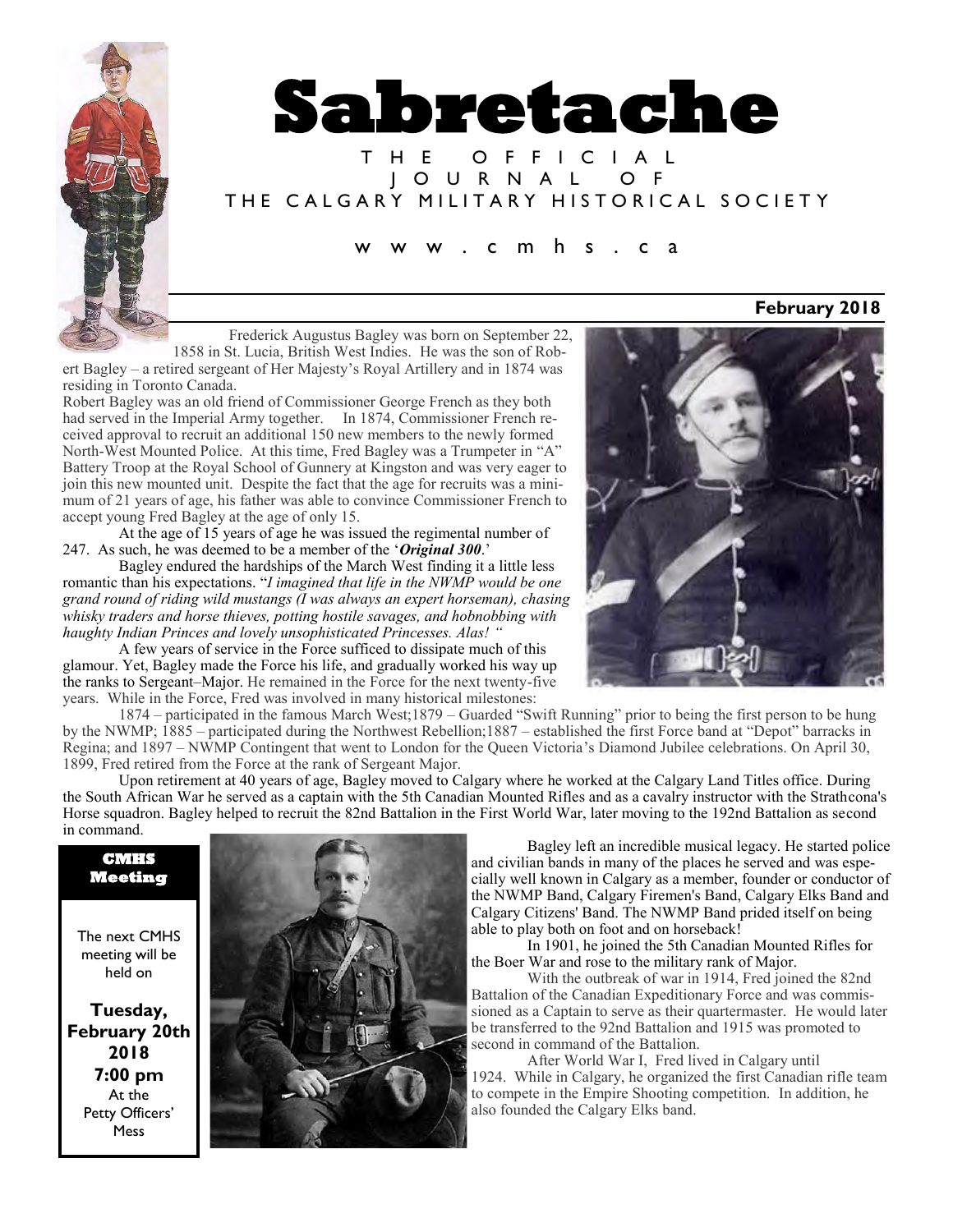#### **Sabretache**

THE OFFICIAL JOURNAL OF THE CALGARY MILITARY HISTORICAL SOCIETY The CALGARY MILITARY HISTORICAL SOCIETY is a non-profit registered society which fosters the study of the military and the police, and the heritage of Canada, the British Empire, and the world as well as the preservation of military artifacts and records. The CMHS meets once every calendar month at: Petty Officers' Mess HMCS Tecumseh 1820 - 24th Street SW Calgary AB T2T 0G6

In 1885 Sgt. Fred Bagley of the NWMP organized a group of musician at Battleford, Saskatchewan. Sergeant Fred Bagley in the foreground was a keen amateur musician and was responsible for forming the NWMP band. It played at social functions as well as on parade. He carries a sword and wears a pouch belt possibly with a binoculars case on his back or a pouch with sheet music. They are at Fort Battleford and wearing winter headgear and white gauntlets.

# **Notice of Next Meeting**

PAGE 2

The next CMHS meeting will be held on **Tuesday, February 20th , 2018 19:00 (7:00 pm)**

At the Petty Officers' Mess, HMCS Tecumseh.

Members are reminded that an offering of foodstuffs for the Legion Food Bank is considered your unofficial entrance fee to our regular scheduled meetings*.*

The unofficial agenda of this meeting will be:

Introduction of guests, Minutes of last meeting Correspondence, Membership report Treasurer's report, Old business / New business Break, Show & Tell The President, **Allan Ross** would like to invite everyone to remain after the meeting for an informal time of fellowship.





1897 - NWMP Contingent at Queen Victoria's Diamond Jubilee in London England (Source of Photograph - "The Pictorial History of the Royal Canadian Mounted Police" by S.W. Horrall.

1888– Banff, Alberta NWMP Band under the direction of S/Sgt Fred Bagley. (Centre of photo) The Band preformed many times at the newly opened Banff Springs Hotel and was a popular attraction for visiting tourist.

NWMP Contingent. Second from the left is Sergeant Fred Bagley. By the end of April 1897, twenty-three members were selected. Fred Bagley was one of these members. The chosen members were all: young, trim, handsome, 5'10" to 6'0" in height, average waist of

35 inches, average chest of 39 inches and most sported long waxed mustaches which were considered dashing at the time

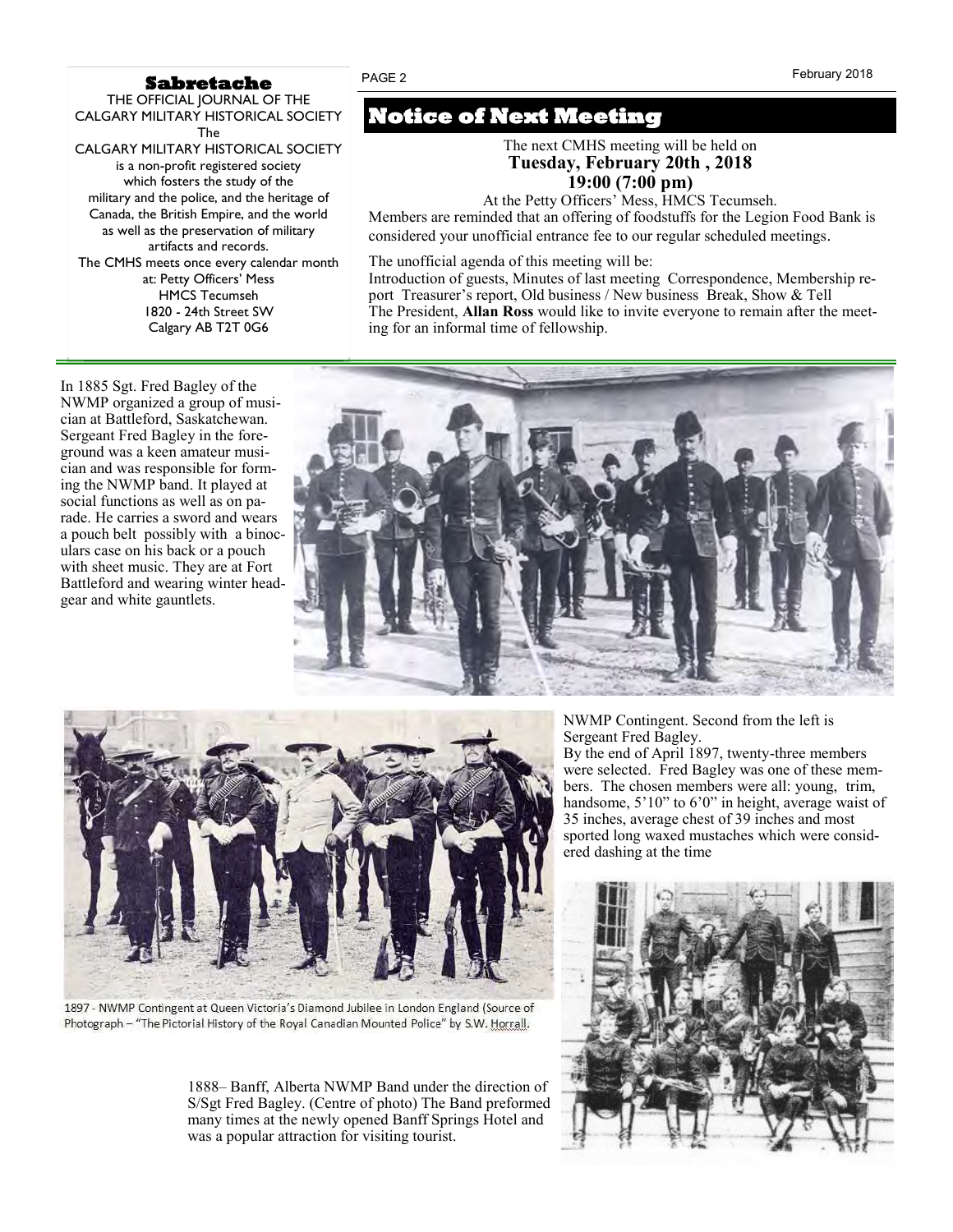## **Minutes of last meeting / Calgary Military Historical Society**

**Meeting held on January 16, 2018 at the Petty Officer's Mess, HMCS Tecumseh**

**1. Meeting called to order** By Allan Ross at 7:10 PM. 27 members in attendance.

**2. Minutes of Previous Meeting**. Discussed no correction. Member Barry E. moves that the Previous Meeting Minutes be accept ed. Seconded by Bob M. Approved.

**3. Newsletter.** Spelling correction "Morieul Wood".

#### **4. Treasures Report***.*

Report by Floyd S. Lists of monies collected from book auctions, donations etc. Listing of expenditures. Floyd reports, with last month expenses, a slight increase over Nov/Dec. balances. Member Kevin R. moves that the Treasures report be accepted as reported. Seconded by Cathy C. Approved.

#### **5. Membership Report**.

Report by Floyd S. Total 40 members (2 Life, 2 Hon, 36 Regular). Member Susan E. moves that the Membership report be accepted as reported. Seconded by Dave S. Approved.

#### **6. Correspondence:**

- MCC of C 2017 Summer & Fall Journals filed.

#### **7. Announcements:**

- Holiday Soiree Jan. 21 at Glenmore Inn, \$18.95 buffet, Cocktails at 6:30 pm, Society will Provide table wine.

- Maurice Harvey Award 2017 recipient is David Gale.
- 2<sup>nd</sup> Annual Calgary Militaria Show to be held at Hillhurst Sunnyside on June 16, 2018. Book
- tables contact Martin U.

#### **8. Old Business.**

- Holiday Soiree Jan. 21 at Glenmore Inn, \$18.95 buffet, Cocktails at 6:30 pm, Society will

- Provide table wine.
- **9. New Business:**
	- President Allan R. Reviews Show and Tell protocols.
	- Member Cathy C. questions why the CMHS has no advertising or Display presence at shows.
	- Member Barry E. tables motion for the CMHS to purchase one table at the AACCA Easter
	- Gun Show Mar. 30/31, 2018, Seconded by Cathy C., Vote with motion passed.
	- David G. tables motion for the CMHS to purchase one table at the  $2<sup>nd</sup>$  Annual Calgary Militaria Show Jun. 16, 2018. Seconded by Floyd S., Vote with motion passed.

#### **BREAK**

**10. Ticket book auction:** - Conducted by David G.

#### **11. Show and Tell:**

Alan R. - Cap & Collar badges Manitoba 14 Can Res. Batt., Tibet medal bronze class to Coolie Jaihaj Simboo, Supply & Transport Corp.

Martin U. - Discusses Capt. Jon Swanson & SSgt Hanson, KIA in a Cambodia action he

took part in. Updated during Nov. 11, 2017 50<sup>th</sup> Anniversary Event in Kauai on

their status from MIA to Jon's MOH to their burial together at Arlington, Photos and

in country 1/9 Cavalry pocket patch he received in a trade of unit patches with Jon.

Al D. - Navy Memorial Book.

David G. - Medal Group Trio - Boer War with East Kent Reg. & WW1 to Pvt. E. Black  $29<sup>th</sup>$  Can Infantry Group.

David S. - Chateauguay OFF Cap badge, Lar Germany Base pins, USAF Space Operations Badge

- Mike C. SA Constabulary Helmet and Peak Cap badges, Great uncle George Thomas Clare's WW1 Memorial Plaque.
- Bob M. Selection of medals including a Russo-Finnish War and a French WW1 Victory Medal.

Dave L. - Discusses Tower of London 2014 "*Blood Swept Lands and Seas of Red"* Poppy Project.

- Show original project purchased poppy.
- Alan M. Discusses Panama Canal with images from his recent Cruise trip.
- Garrett L. 1916 CEF ammo pouch.

Brad M. - Frankfort Fire Dept. 1894-1902 helmet, Frankfort flea market pickup.

**12. Adjournment: President Allan R.** calls for motion to adjourn. Member Martin U. moves to adjourn. Seconded by Brad M. Approved.

#### **Meeting Adjourned. 20:32**